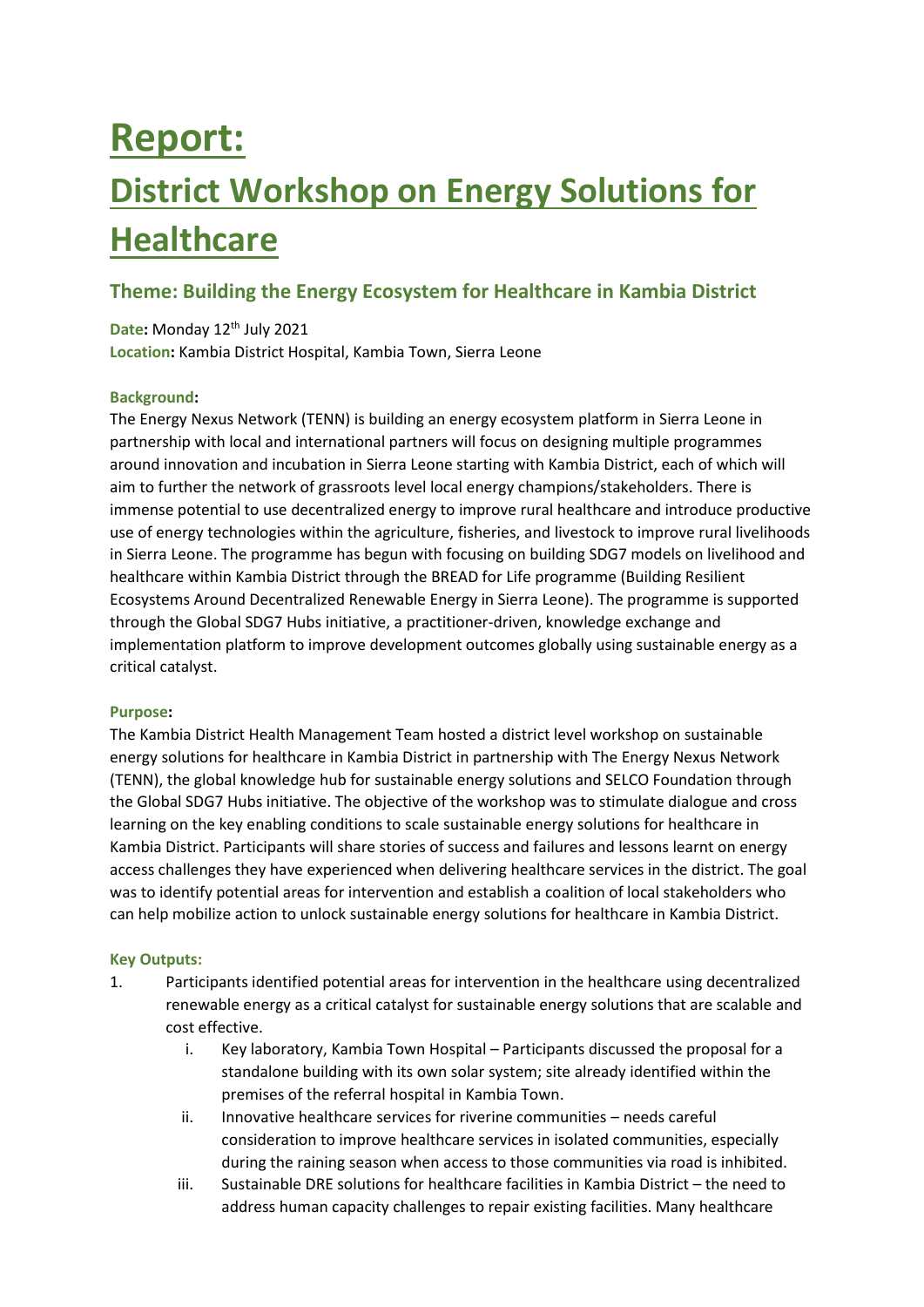facilities in the district have been solarized (at least for basic lighting and refrigeration of vaccines). However, most of the installed systems are no longer in working order. An approach is needed to identify and fix the problem.

- iv. Built environment for: a) some healthcare facilities in Kambia District several healthcare facilities do not meet the required national building standards – some have their superstructure made from corrugated zinc sheets; b) accommodation for healthcare workers in some locations was identified as a major challenge for many healthcare workers throughout the district and a major factor inhibiting the retention of trained and qualified healthcare workers in the district.
- 2. Participants took the initial steps to establish a coalition of key energy ecosystem stakeholders for the interventions in the healthcare value chain in Kambia District. The coalition will include representatives from the following key stakeholders:
	- Ministry of Health
	- District Health Management Team, Kambia District
	- NGOs TENN, CARE-SL, GOAL-SL,
	- Kambia District Council
	- Traditional Authorities in Kambia District

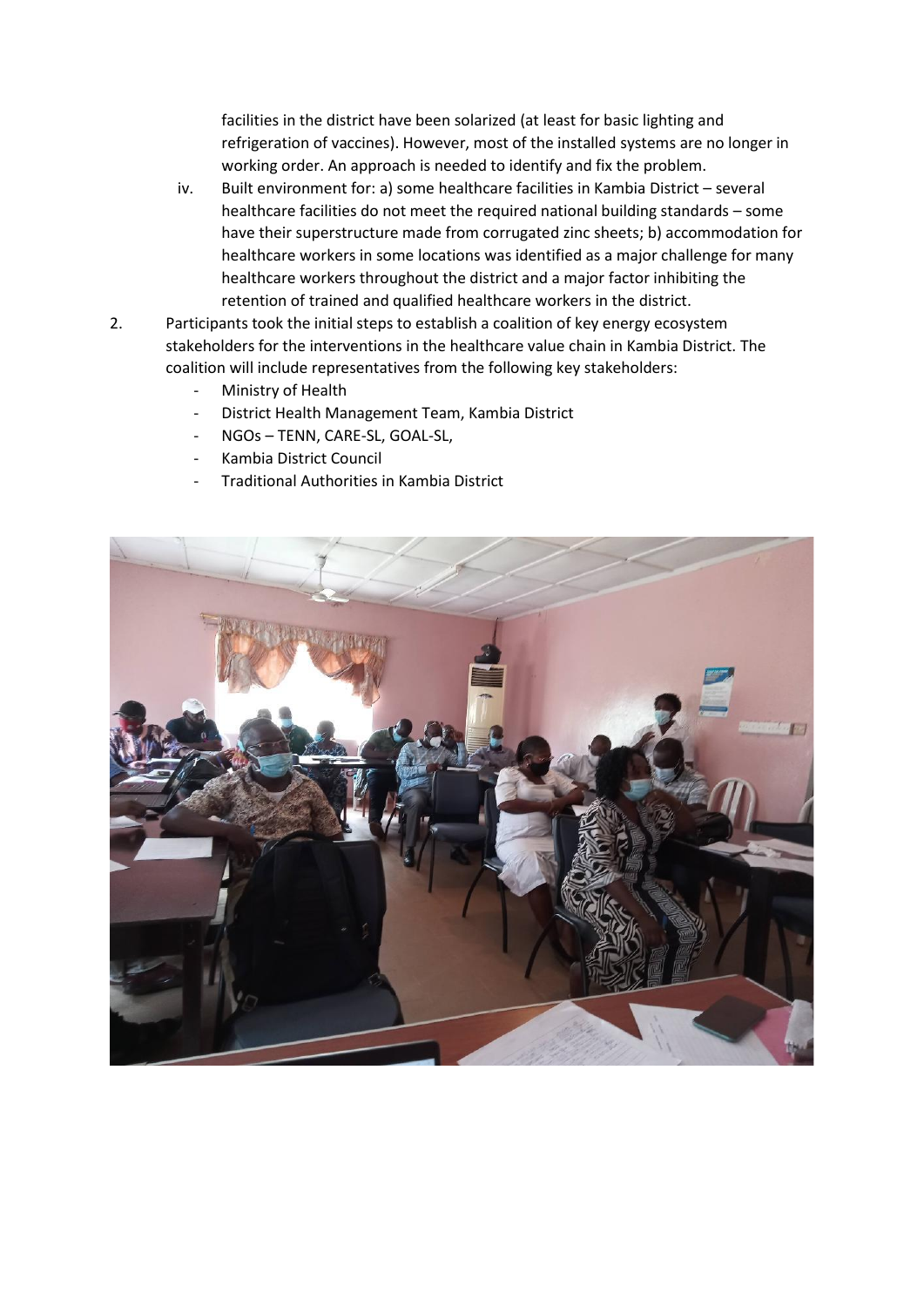## **Participants:**

Participants at the workshop were healthcare professionals and representatives from the local council, chiefdom authority and NGOs supporting healthcare programmes in Kambia District.

| Name of participant |                             | Organization               | <b>Designation</b>            | <b>Telephone</b> |
|---------------------|-----------------------------|----------------------------|-------------------------------|------------------|
| 1.                  | Tamba Komba                 | DHMT-MOHS                  | PPH/Supt                      | 078425011        |
| 2.                  | <b>Ballah Marrah</b>        | DHMT-Kambia                | CHO/Solar Technician          | 077920980        |
| 3.                  | Musa Bangura                | Kukuna-MOHS                | CHO/Chief supervisor          | 099101890        |
| 4.                  | Hassan Swarray              | MOHS-DHMT                  | <b>PHS</b>                    | 076355770        |
| 5.                  | James Swarray               | GOAL S/L                   | <b>HDM</b>                    | 07665020         |
| 6.                  | Kadiatu . J.Kanu            | <b>MOHS Gbalamuya</b>      | CHO/Chiefdom supervisor       | 076583263        |
| 7.                  | Abu Bakarr Bangura          | <b>MOHS Mambolo</b>        | CHO/ Chiefdom Supervisor      | 076583263        |
| 8.                  | Dr. Nabieu Yayah Yillah     | <b>Traditional Leader</b>  | Rep. for Hon. PC Magbema      | 076822808        |
| 9.                  | Unisa Sesay                 | DHMT-MOHC                  | Chief Technician, Laboratory  | 076659226        |
| 10.                 | <b>Marrah Musa Harrison</b> | MOHS-Mapotoloh             | CHO                           | 079577730        |
|                     | 11. Bundu Sankoh            | MOHS, Mafufuneh CHC        | CHO                           | 079592596        |
|                     | 12. Terena Tholley          | MOHS/ Mafaray CHC          | <b>CHO</b>                    | 079343813        |
|                     | 13. Mohamed Boie Jolloh     | MOHS/Bamoi munu            | CHO                           | 076379021        |
|                     | 14. Mac Ansumana            | <b>CARE Sierra Leone</b>   | Representative                | 079622643        |
|                     | 15. Alhassan Sumah          |                            |                               | 078600936        |
|                     | 16. Hawah B. Palmer         | MOHS/KGH                   | <b>SCM</b>                    | 078070893        |
|                     | 17. John S. Samura          | MOHS/DHMT                  | <b>DHSI</b>                   | 078425704        |
|                     | 18. Kadie Bureh             | MOHS/DHMT                  | <b>DHSI</b>                   | 076657844        |
|                     | 19. Mohamed Abass Kamara    | <b>ABC Development</b>     | Project Officer               | 078550254        |
|                     | 20. Zainab Kamara           | MOHS/DHMT                  | DHS II                        | 078352332        |
|                     | 21. Isata Sesay             | <b>KDC</b>                 | Chairperson, Health Committee | 077767739        |
|                     | 22. Bai S. Sankoh           | MOHS/Kamasasa              | <b>CHO</b>                    | 078747549        |
|                     | 23. Ahmed. Alie Bangura     | MOHS/DHMT                  | <b>B/D Registrar</b>          | 079057816        |
|                     | 24. Raymond A.K. wright     | MOHS/DHMT                  | <b>DFO</b>                    | 076868765        |
|                     | 25. Tennyson Momoh          | GIZ                        | <b>Technical Advisor</b>      | 078887877        |
|                     | 26. Saidu Tejan             | <b>MOHS</b>                |                               | 076718535        |
|                     | 27. Dr. Sylvanus Bangura    | MOHS/DHMT                  | District Medical Officer      | 080358506        |
|                     | 28. Foday Lansana Suma      | <b>FLS Power Solutions</b> | Managing Director/CEO         | 078004464        |
|                     | 29. Senesie Mansaray        | <b>TENN</b>                | Programme Assistant           | 099373790        |
|                     | 30. Dr. Paul T. Yillia      | <b>TENN</b>                | <b>Technical Advisor</b>      | 033 820964       |

## **Key Highlights:**

#### **Opening statement – Dr. Sylvanus Bangura, District Medical Officer (DMO)**

- This workshop could have happened earlier but unfortunately, we had to postpone it because of the COVID-19 pandemic. We even had plans with TENN for an international event in India through their partner SELCO Foundation to deliberate on the energy ecosystem with other actors around the world. But due to COVID, we now have a justification to have a very good workshop here in Kambia Town through this coalition on how we can improve on the energy ecosystem in Kambia District for healthcare. This program is sponsored by The Energy Nexus Network otherwise known as TENN which is a liaison between national and international partners to improve upon sustainable energy solutions in Sierra Leone.
- TENN has key interest in using Kambia District as a pilot district in Sierra Leone. You know Kambia has always been an opportune district based upon the fact that it is unique as the main gate way via land and as a transitional point, we expect that it should be the place for innovation that is the reason why Kambia has been on the highlight in terms of innovation and novel intervention in the country. Talking about the energy ecosystem, we all know the challenges that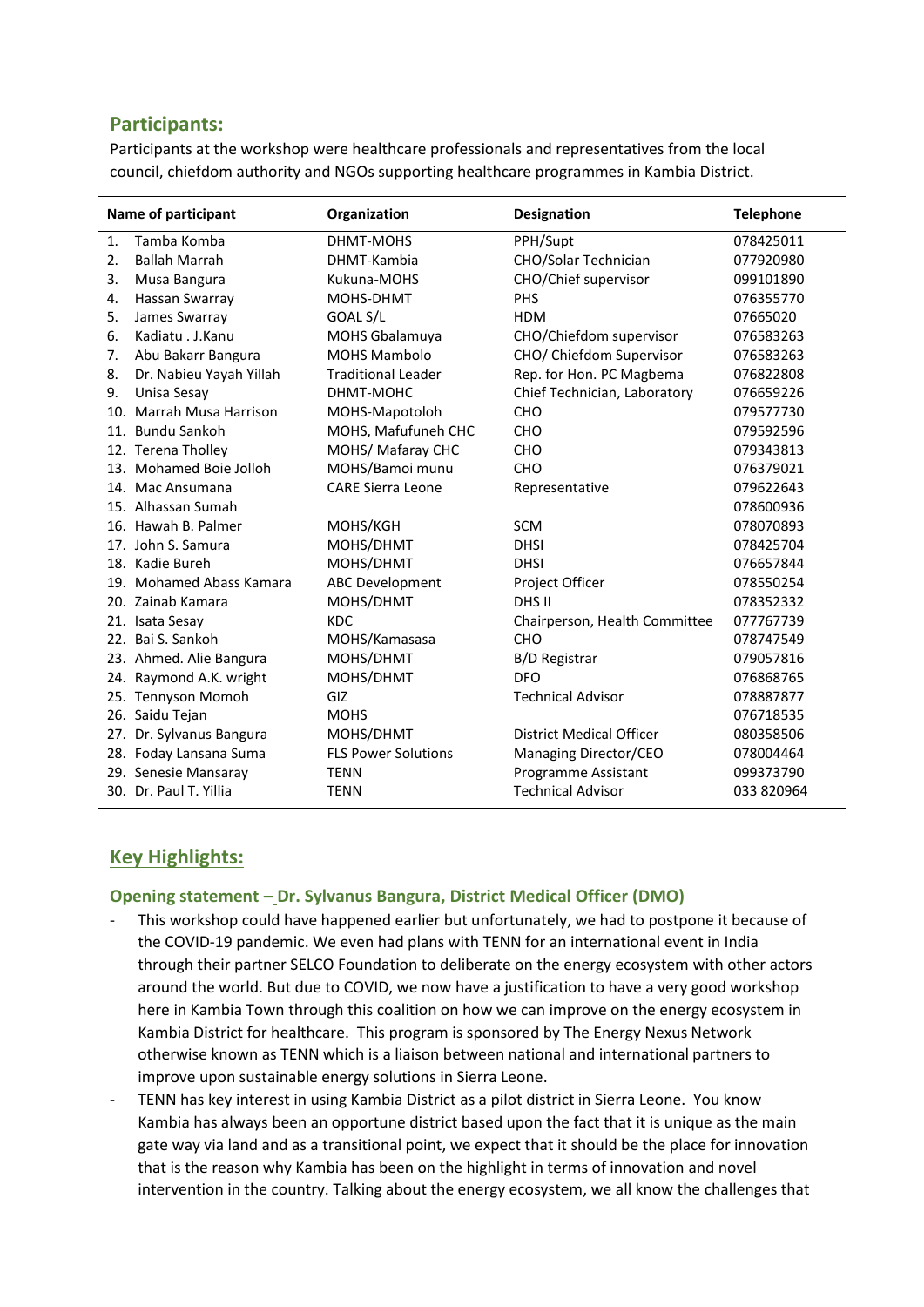we are confronting in ensuring that there is sustainable energy at district level. We all know some of the implications of man's activities on the environment such as global warming, climate change and lot of natural disaster because of the effect of man's activities on the environment.

- This is a forum we can discuss how to come up with solutions that are cost-effective interventions to achieve sustainable energy around healthcare service delivery in Kambia District. All our interventions are centered on energy. We need energy for data management, laboratory services. We need energy to ensure functioning of medical equipment. We need energy to provide an enabling environment for our health care workers. This platform is important for us to examine the successes, challenges, and opportunities in using energy for sustainable solutions.
- I want to welcome you to this very important deliberation, and I want to express my sincere appreciation to the funders of this workshop to make this a reality as we address the objectives. One is to ensure that we form a coalition of partners both local and international to deliberate the way forward towards achieving sustainable energy solutions in health care services. The next objective is for us to map out what are some of these bottle necks that have been responsible for the unsustainable nature of the energy ecosystem. We also want to look at cost-effective, solutions to ensure sustainability. I am hopeful we will have a very fruitful deliberations as we engage on these family discussions.

#### **Opening statement – Dr. Paul T. Yillia, Technical Advisor, TENN**

- Thanks to the DMO and the Kambia District Health Management Team (DHMT) for hosting this workshop. We bring you greetings from our senior management team at TENN, a knowledge hub on sustainable energy solutions. We work on several sectors: agriculture, health, human capacity/skills development, productive uses, etc. using sustainable energy as an entry point. Energy is an enabler for development. Without energy, many sectors will collapse because energy is needed to strengthen those sectors and to facilitate the services that those sectors offer. When we use energy as the entry point, we use of course the technology that comes with energy, but in addition, we look at the entire elements in the energy ecosystem that ensures sustainability and replication. When we work in the health sector, we look at the entire enabling environment around the health sector and this is what we call the ecosystem.
- For those of you who studied Biology at high school, I am sure you still remember what an ecosystem is as a concept in Biology. The first time I had ecology and energy, I was a bit confused and wondered what ecosystem as a concept has to do with energy because an ecosystem deals with the interaction between living and non-living things, so living things can thrive through the interactions with the non-living environment. There is some understanding in the ecosystem concept that applies to the energy ecosystem. In an environmental ecosystem, it is the functioning of the various elements of the ecosystem that makes the ecosystem work and function properly. Similarly, when we talk about the energy ecosystem in the health sector, there are several important elements that must be present so all of you working in the healthcare systems can function properly. In addition to technology and innovation, these elements must include good national policy, finance, forward and backward linkages, human capacity/skills to use and manage the other elements. They are known as the enabling environment, and they are very important for sustainability.
- This is the second time we are visiting Kambia District in 2021. We came here in April this year and we probably met some of you at your various locations. With the permission of the DMO, we were able to visit some health centers. Probably we visited some of you in your duty stations to undertake a rapid energy needs assessment in your healthcare facility. I remember having some discussions with the DMO who pointed out clearly most of the challenging issues in the district. But we also want to hear from you now, what some of these challenges are in your locations where you work from and let us see whether we can build coalitions around enabling factors that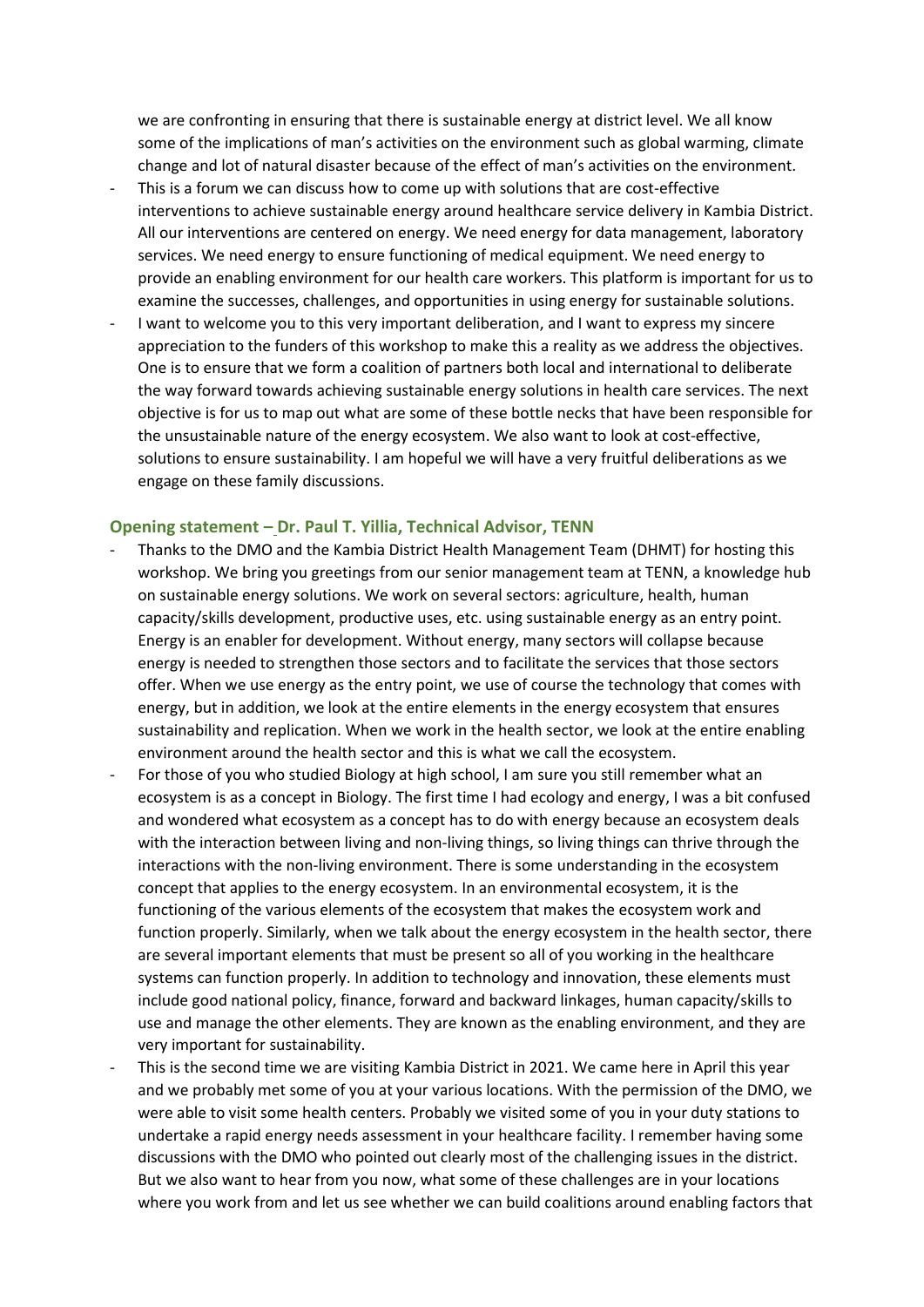can ensure that through energy as an entry point, we can build a stronger ecosystem for the health sector in Kambia District.

#### **Opening statement – Ing. Foday Suma, Managing Director, FLS Group (TENN Consultant)**

- I am an installer from FLS academy. We train people in electrical engineering and solar installations. I have been fascinated with the work TENN is doing because personally I love to see that all health facilities in the country with adequate access to energy because we understand the horrible stories we have been hearing from hospitals because of lack of electricity and we have also done a lot of surveys and we know how a lot of people are struggling with simple things that can be done if you have the opportunity.
- When we came to Kambia last April, we identified a few spots to see how the energy ecosystem is working here. This include assessing the infrastructure that is already there, who are providing the services, and we looked at the facilities in terms of accommodation for staff, we looked at the health laboratories in some of these places. We looked at where the work is been delivered and how they are all connected. We have used the rapid needs assessment as the baseline to be able to deepen our understanding on the energy nexus story.
- Even though we already know some of the problems and issues at the healthcare centers, it is very important that you who are managing these healthcare centers can highlight these issues further and after this discussion and narrow down the discussion on the possible areas where are we going to intervene. This is a pilot project and is not an endless spot of money is a limited sum of money that we are looking to spend but you want to spend it were it can create the maximum impact.
- But just to provide you with some examples of the issues we saw during the rapid needs assessment we undertook. We visited a nicely built facility in a certain town, but I think the ecosystem was not complete because the healthcare workers who are running the facility do not have proper accommodation and their lives are in constant danger because they work in dark environment and there was even a reported incident of a snake in that facility which created panic among the health care workers in the center. Even though they are giving their time and their resources to do this we can tell that they are barely doing it because they must do it. If they had options if they had an opportunity, they would not be there.
- There are other places we went to were in we found that the energy bit is install and you have two or three interventions from different NGOs, but the energy system is not working. You will have a GOAL intervention, a GIZ intervention but because they were not very linked together you will find out that may be from one installation to another just the inverter is broken. From another installation, a charge controller is broken. There is no coordinated effort to be able to fix this problem for that healthcare facility to function properly. We visited other healthcare facilities where we found out that there is water, there is electricity but there are plumbing issues although elements of the healthcare facility were well managed, well-coordinated but there was no plumbing line between the borehole and the tank was a problem and these guys have been struggling for six to eight months struggling to fix this problem by their account any way. But these problems go endless.
- The way we understand the energy story is to say the energy is the backbone of all these services including this hospital here. I was part of a PRESSD project that installs a 20Kw mini-grid system in this hospital and up to this moment the project has folded and there is no more money to push on the broken facilities that are here but most importantly the hospital will need an anchor who should be a grass root person who will work with all these efforts to be able to bring solutions to these problems. Therefore, I see the coordinated approach of TENN as very important because what it is doing in as much as we have all the solutions to all these problems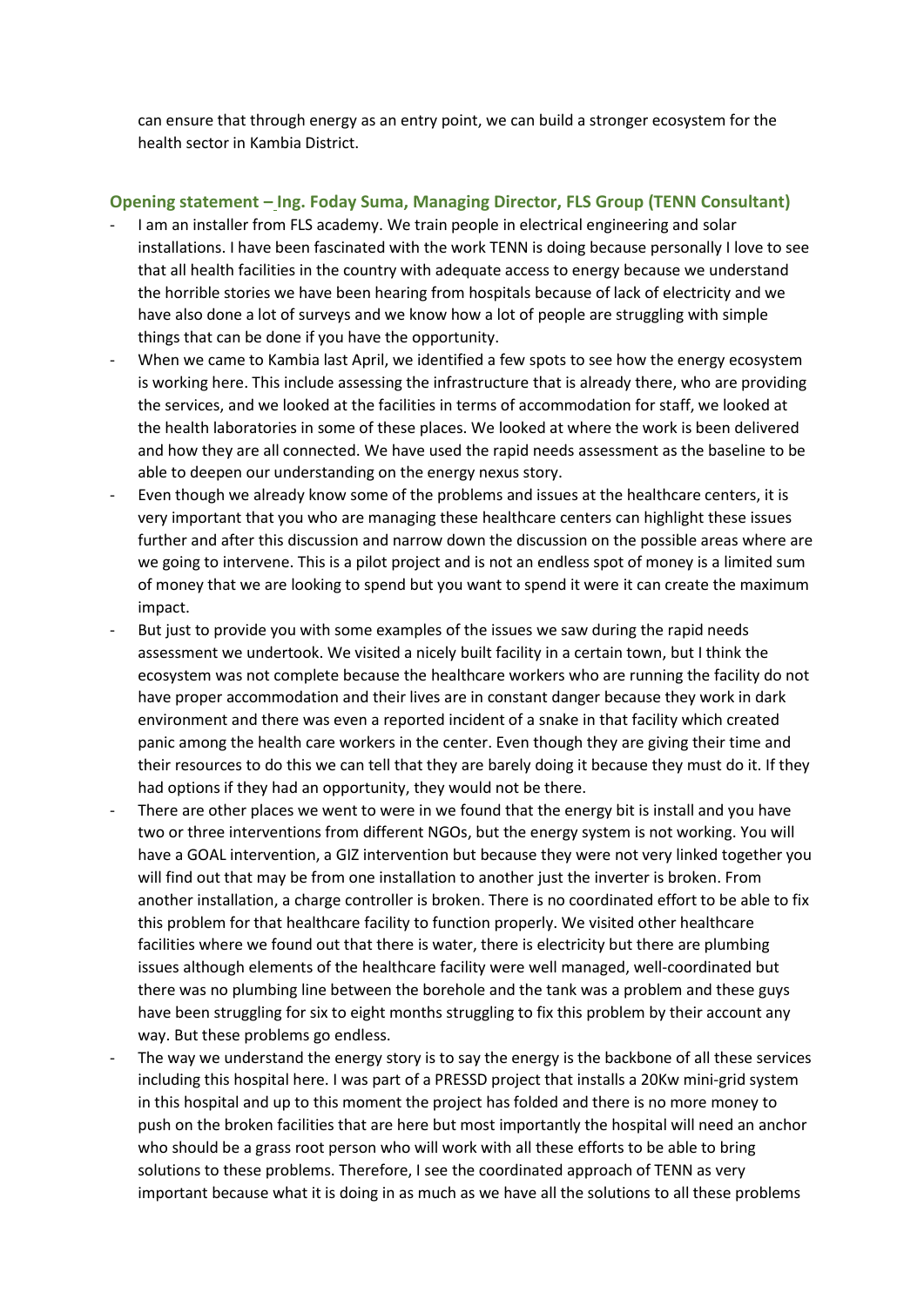and if we have the money, we can solve all of them tomorrow. The bad news is we cannot be coming from far to solve this problem so one of the solutions is to focus on the partnership between the grassroot and the international community that we are trying to merge. We want to have local champions driving these efforts we are always here we can always coordinate with them and have a chat with them.

I want to give you the opportunity to highlight some of the challenges and proffer solutions. We want to understand what your personal challenges are from the healthcare facilities you are

managing. Apart from the challenges we also look at the opportunities that are there. What do you see as an opportunity for us to intervene? Where do you see for us to intervene and spend some money that can create maximum impact? May be for every clinic that you represent you gives us your name, the location where you come from and the challenges and perhaps the key opportunities that you are faced with. Let us start with the main referral hospital here in Kambia Town.



# **Selected testimonies/stories of success and failures, including opportunities for delivering healthcare services in Kambia District**



Reticulation is a challenge in some facilities e.g., plumbing for the WASH sector. In most our facilities there are challenges. If I am to represent the entire district, I will just present the Kambia District mid-year and annual review and

update. There are over 23 facilities out of the 68 government public health units in Kambia District that do have running water. This means that for the rest, we cannot talk about reticulation/repairs because there is no running water. Plumbing it is a challenge and we want to see how together with our partners we can form a coalition to ensure that there is sustainable energy ecosystem for the healthcare system in Kambia district.

If we are talking about this energy ecosystem, we are a bit down at the Kambia Town Hospital. There is no light in the maternity wing. We need light in the labour room area and the isolation unit as well. Sometimes when the generator has problem and there is no light, how can we transfer patients who are supposed to be under oxygen/ventilation support/intensive care. We want to grab this opportunity to solve some of our electricity challenges. The generator only works from 7:00pm to 12:00 midnight. We need light for 24hrs for the patients and for our own safety.



I want us to discuss elements that are responsible for health workers safety. These are the element that forms the healthcare ecosystem. If you look at patient safety and all the electricity needed. The same electricity is what we need to

ensure that there is resuscitation both cardio-pulmonary resuscitation as well as to ensure that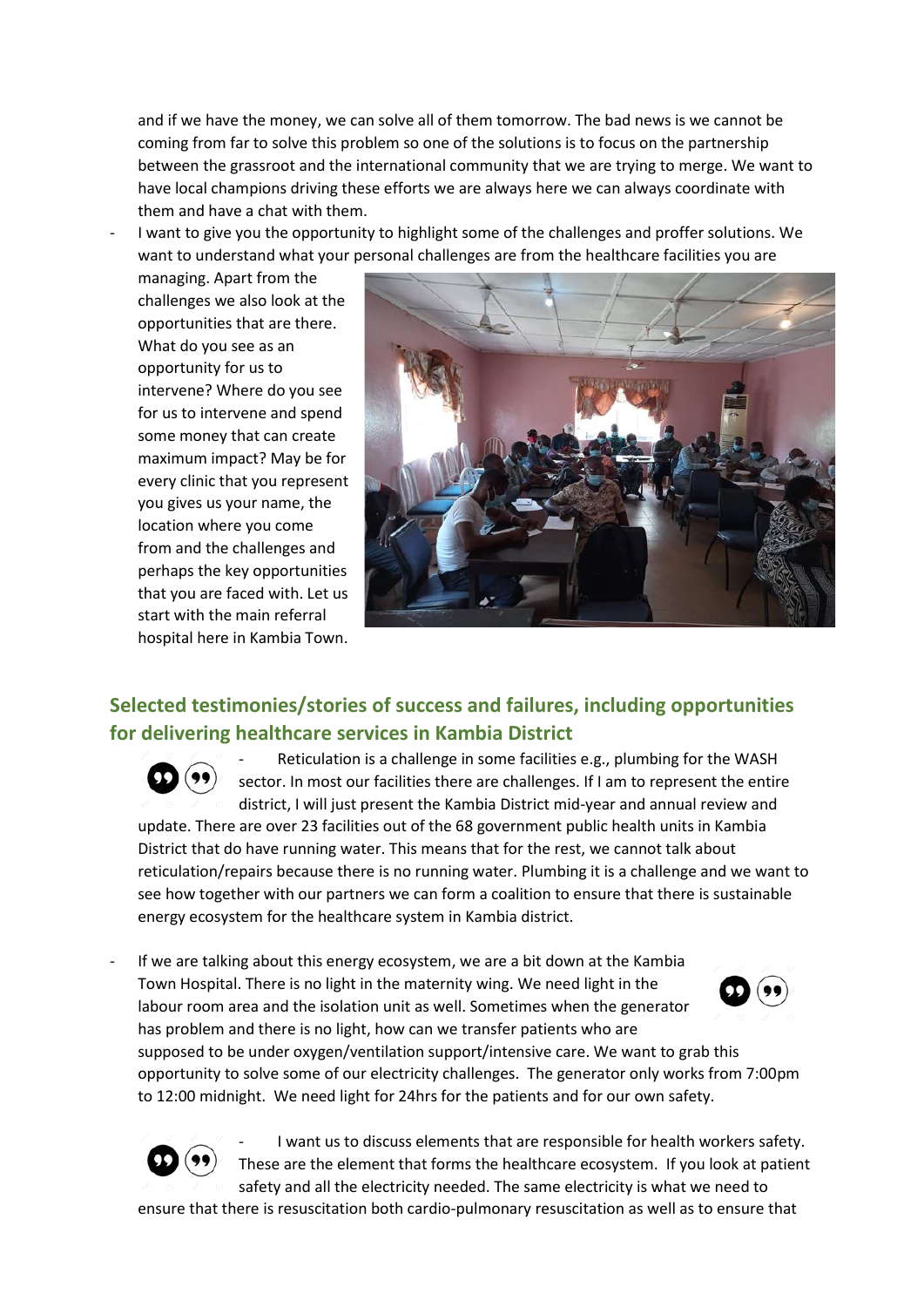patient have physical comfort. I don't believe that we are safe with accommodation and our welfare because we need electricity for our security. The healthcare facility needs energy supply, because when there is electricity, I am not worried about darkness.

I want to thank TENN for coming here at the right time and I want to thank the speakers. Of course, I can recall you visited me at the lab when you came in April,  $(99$ and I informed you about the challenges we are facing at the lab. Generally, in terms of electricity supply in the government hospital here in Kambia Town, it is a big challenge. For the laboratory, we are having electricity supplied by the solar system at the lab from 9:00 AM to 4:00 PM. The generator comes on at 7:00 PM until 12:00 midnight. But we need electricity for 24hrs in the laboratory. Suppose we have a patient at 4:00 PM and during this period there is no electricity, and we have a lot of equipment that uses electricity to perform important medical text that needed for treating the patient. The intervention by TENN is very timely. The lab space is also too small. It needs to be relocated, preferably to a new and standalone structure.

The lab is a very critical pillar in terms of case management. We cannot  $\left( \bullet\bullet\right)$ provide a definitive or confirmatory diagnostic health case without the existence of a proper functioning laboratory at the only referral hospital in Kambia District. It so paramount to make sure that the laboratory is functioning properly. There is something I am particular about which has to do with the space. Currently, the laboratory space is not ideal. An assessment was done about a year ago by the laboratory manager of EBOVAC and his recommendation was that the laboratory at the government hospital in Kambia Town does not meet international standards as a laboratory. The recommendation was that the current laboratory is either upgraded or it should be relocated to a new (99 infrastructure which will meet the required standards for a laboratory. We have identified a space right at the back of the DMO's for the new building for modern laboratory for the Kambia Town Hospital, one that will serve the entire Kambia District especially when we consider the fact this Hospital is the only tertiary or referral healthcare facility in the district. So that is our appeal to help us construct a new laboratory for the Kambia District. We have already upgraded the caliber of the staff at the government hospital. We have trained technicians, a consultant specialist pediatrician, we also have a surgeon on the ground. However, we cannot have best practice from the laboratory because investigative diagnosis remains a major challenge. So please TENN take note of this need.



It is important to have many partners in the workshop because we said the TENN is here to help us form a coalition around the energy ecosystem. This is good because we have a partner here that is responsible for infrastructural rehabilitation and there is also another partner that is responsible for the

solarization of the health care facilities. If we form a sustainable coalition of partners, then we can address the challenges holistically, hence the need for this workshop. In terms of scaling up infrastructure, we have CARE Sierra Leone, they are doing WASH and other components of rehabilitation as well as GOAL that is also supporting in terms of WASH up-grade. The other partner is the Kambia District Council, Government of Sierra Leone, who need to ensure that there is infrastructural development and funding is available from the government for repairs and so on. These are issues we need to sit together and discuss as partners.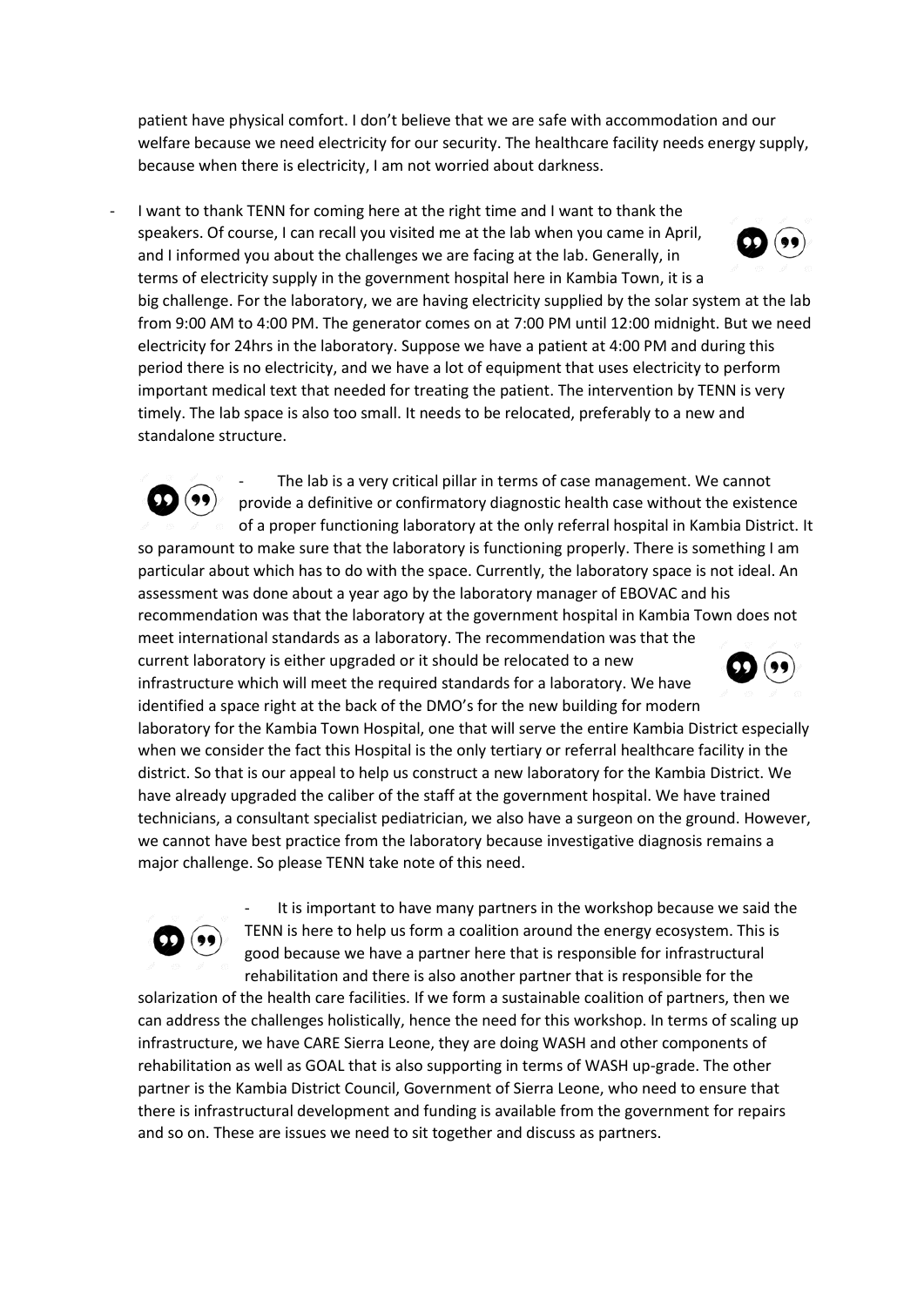We have solar facility installed at Gbalamuya CHC, but the problem now is the light is not constant especially during deliveries at night. es. The light is not constant. The light can go off at any time. For us living at the quarters they told us that we should buy meters for our quarters even though we are living in that forest quarters not good enough for staff to leave. We are required to do prepay for the electricity supply into our homes, but electricity supply is very irregular. We are wasting our income and they told us before they do the connection that there one connection for the community and the one for the health facility. I don't know why we don't have light for now for the health facility. WASH is not because they don't have the same connection. The water supply has its own solar connection. The major problem is that the electricity is not constant especially during the night.

- Gbalamuya is supplied through the rural electrification project by  $(99)$ Government of Sierra Leone supported by UNOPS. The system at Gbalamuya is a small system, sixteen Kilowatt mini-grid so obviously it will not be able to serve everyone all the time. But that will not stop any intervention because what it means is the power supply is not adequate. It is surprising that there is no stable electricity supply because the way it was set up, 6kw was supposed to be dedicated to the healthcare facility alone, and that should be more than adequate for the needs of the CHC and the staff.

We are happy for the ecosystem approach because of the situation at the Mafaray CHC needs attention given that it has now being upgraded into a Basic Emergency Obstetric Care center (BEmOC). The facility is not running smoothly because of lack of electricity and water supply. There is no running water, no light facility, limited accommodation for staff, broken doors and windows in staff accommodation and medical facilities, spoilt incinerator, and leakages in the

roofing material. It is only the labour room that has electricity. Even the toilet in the labour room has no electricity. We CARE Solar visited the CHC and provided only four bulbs. The labour room is so small and sometimes when we have two or more pregnant women, it is difficult because we have to send some into the post-natal unit. The leakages and the broken windows have been our problem. If we have no electricity and the toilet is far from the main building it is dangerous especially for snake bites at night. Also, we do not have a laboratory. We will be happy if Mafaray is considered.

There is virtually no facility in the district that can say there is no wink of solar in the facility. Notwithstanding, we are still having challenges in terms of 99 sustainability and the area of coverage. The solar installations that are provided are not enough to power the facilities. In addition, many installations need of repairs. It only the labour wards and the post-natal wards that are prioritized. We should have the entire facility electrified so that even if you are in the bush from far away, you should be able to see the healthcare facility and know that I should seek healthcare services at that point. We want to have a comprehensive solar package, especially now that our partners are here. Let see whether we can have a comprehensive solar package to have a sustainable energy solution for healthcare services in Kambia District.



As for Tonko Limba, We CARE solar has installed their system in almost all the facilities and they are virtually doing well, except for some PHUs, like the one in Maseleh and Timbo. The healthcare facilities in those communities are still having problems with their solar installations. The system installed in Maseleh is

not switching on at all. As my colleague was saying for some of us that are getting electricity from

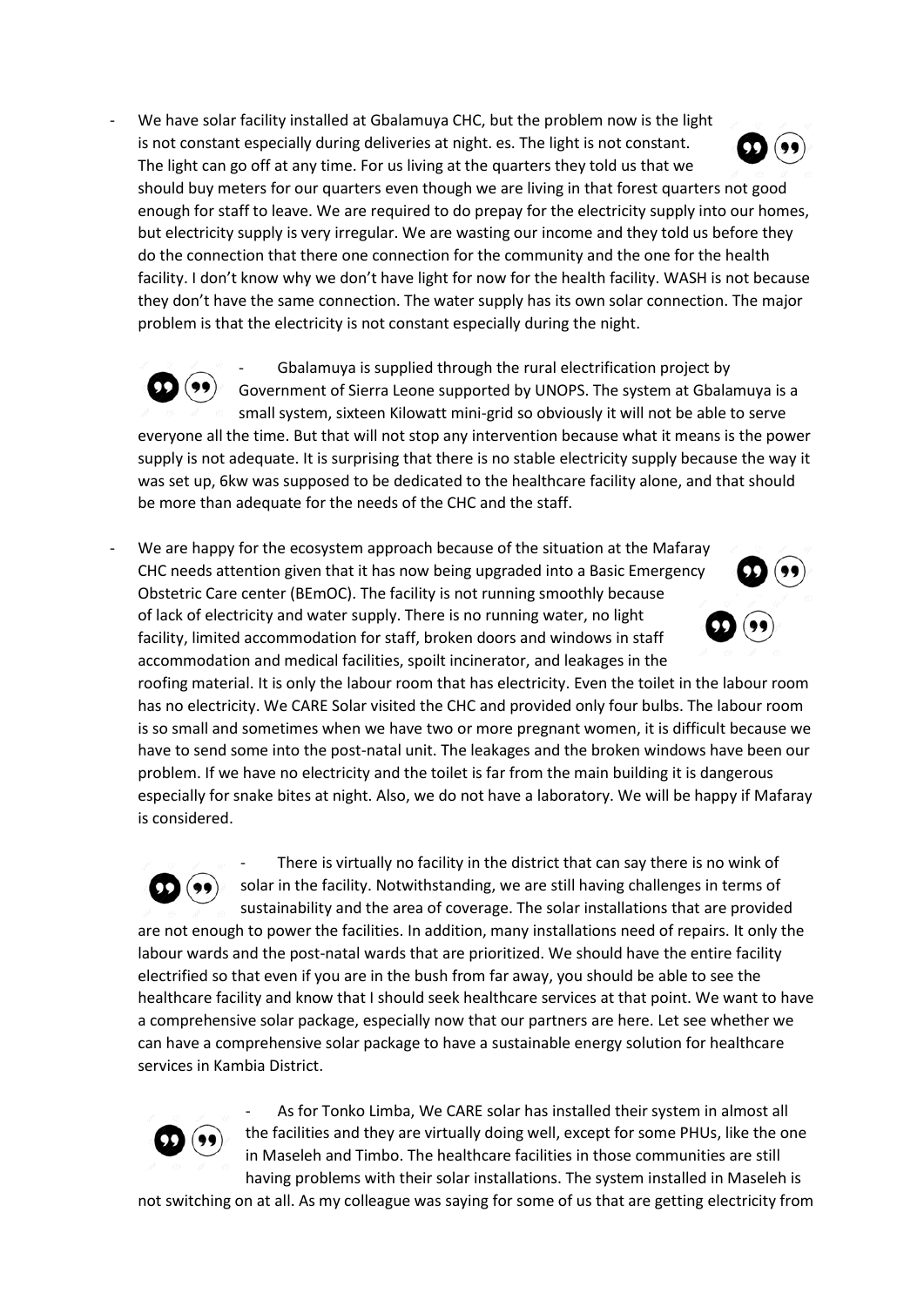the mini-grid installed by UNOPS, we are getting a lot of headaches with the electricity system. Most the time we get blackout even when we have emergencies. We sometimes use a torch. In the area of accommodation for staff in some PHUs, they are using the health facility as a quarter for the staff. Think of Timbo the likes of Kamagbewu, Kamawala, and many more. We are really getting serious problem in terms of staff accommodation in that chiefdom. Some PHUs in the chiefdom have a whole lot of leakages. We have one newly built PHU in Boli Laya but when you are inside it is just like you are outside due to the leakages. The condition is worst during the rains although it gets better during the dry season. The staff are even having problems preventing their documents from the rain. There are a lot of plumbing problems for water supply. In Madina, they made rehabilitations for water supply but there is no running water in the facility. There are PHUs where water is collected from the neighbouring houses to host their staff. Lastly, the PHU at Kamasasa is nothing to write home about because it is an old building that was constructed with mud block over forty years ago.

- In the area of accommodation, we have our local authorities. Dr. Yillia from  $(99)$ TENN is not only an authority but also our ambassador to the world. I hope he will draw attention to this problem. There are two prong approaches I should say around accommodation. One of the approaches we already said is the pillar which is community ownership. The community should provide accommodation for healthcare workers. The other approach is anybody that wants to support the communities with a healthcare facility, you as supervisors or healthcare workers should refer them to the DHMT (District Health Management Team). This is important, so that we can guide them with the required standards. We have noticed in the past years that people build sub-standard healthcare facilities in the interest of scoring political points. If the facility is lacking in the five components of a standard healthcare facility, it is not fit for purpose as a healthcare facility. We want to avoid this as much as possible. This is the reason why most of the time, we keep dragging our feet to commission some of those facilities because we know they are not fit for purpose. A facility without toilet, no laundry, no incinerator, no laboratory, a facility without accommodation for the resident staff - that is not an ideal healthcare facility. Since it does not contain all the basic elements and requirements, it become difficult to retain healthcare workers in those communities. We must ensure that all the elements that befit a standard healthcare facility must be present.

This also applies to electrification for the healthcare facility because the  $\mathbf{D}$  (99) energy cannot be functional or effective if the required standards for the building are lacking. As for the leakages, if you visit some of these facilities, most of the staff are discontent of the infrastructure. Regular minor maintenance has been done year in year out and they look very beautifully built from the outside. However, when go inside the building, then you will face the ugly situation head on. This is not sustainable. We need to find solutions. The money available for repairs, 1 million Leones (approximately 100 USD) cannot do anything in terms of addressing the problem. We need to look for additional funds elsewhere. We have a roll over budget which can been used to address some of the minor challenges but certainly not enough to address major challenges. There was this deplorable healthcare facility that was made of corrugated zinc sheets such that when it was raining, we usually loose our drugs. That health care facility was vulnerable to outbreak. So, we used the roll over budget to build a facility that is better and that is what we did to prevent possible outbreak in the future. Please as partners in this meeting, let us consider how we are coming in to solve this problem. If the patient's welfare

is not maximized, then definitely we cannot get where we want to go. My appeal is that although some people will say this is not in our operational





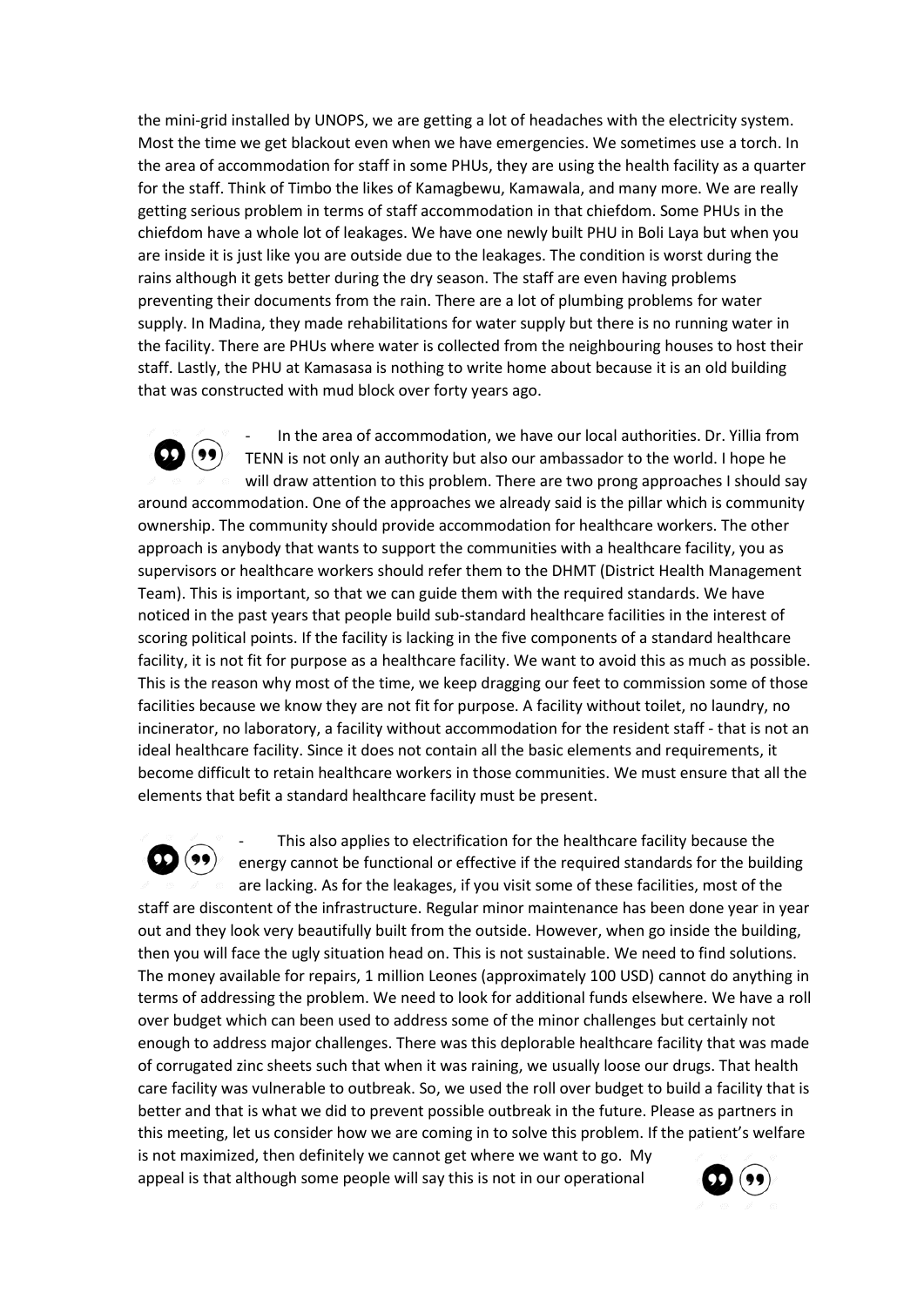plan, let us try to be flexible and be more compassionate to address some of these challenges.



I will start with my own center in Mafufuneh village. There were solar panels in all the healthcare facilities, but they are no longer functional. In the maternity wing, solar installation only works at night. For the staff quarters there are panels that are not working. Accommodation for the staff is inadequate and the roofing

systems has leakages. In Kassirie, there is no light at night, but CARE is doing some renovation. Kychom is supplied by the UNOPS mini-grid intervention but the healthcare facilities in Roshino and Mangaybesa Villages have no electricity supply.

Before now, there were no solar installation but now there is solar installation, but the batteries are not functioning. Leaking roof in the facilities is a major problem during the rainy season. Accommodation for the staff is a major challenge as well. Also, some healthcare facilities lack toilets For Moribaya village, there is no accommodation for the staff, there are leaks in the building, and the labour room is very small, For Kortuma village, accommodation is also a major problem for the staff and in Yeliba village only the labour room has electricity.





using the health facility as accommodation and in Romano village water supply is a major problem and the solar installation is no longer working. CARE is about to rehabilitate the healthcare center in Romano village. The Tombo Wala healthcare center is a good model.

## **Recorded statement by Huda Jaffer, Director, SELCO Foundation:**

- It is great to be part of this workshop. We ae very excited for the partnership between The Energy Nexus Network (TENN) and SELCO Foundation and we are very happy t have all of you here with us to move the needle and push the agenda of how we can achieve better healthcare services using energy access and energy efficiency.
- SELCO Foundation has been working now for decades to promote how decentralized energy can improve access to health and better services in healthcare.
- There are many issues involved in this, right from staff retention to patient's wellbeing and access to basic services. We do feel like using technologies like clean energy and energy efficiency, they basically provide low hanging fruits.
- The excitement of having all of you in the room is to basically look at how can we have Sierra Leone as a model region for West Africa, for sub-Saharan Africa to push the agenda of meeting the SDGs, whether it is SDG 7 on energy, SDG 3 on healthcare, as well as SDG13 looking at climate action and climate mitigation.
- Kambia is one such region where we really believe if we can blanket all the healthcare center and the district hospital as a development agenda in the district, it can really shift the metrics that we have on healthcare, the types of services that are provided, the number of services that are provided could drastically change if we really look at decentralized energy to ensure that Kambia can have not only a climate friendly and a climate sound approach but also ensuring that there is savings overall, savings not only for the health department but also for the end users of healthcare facilities.